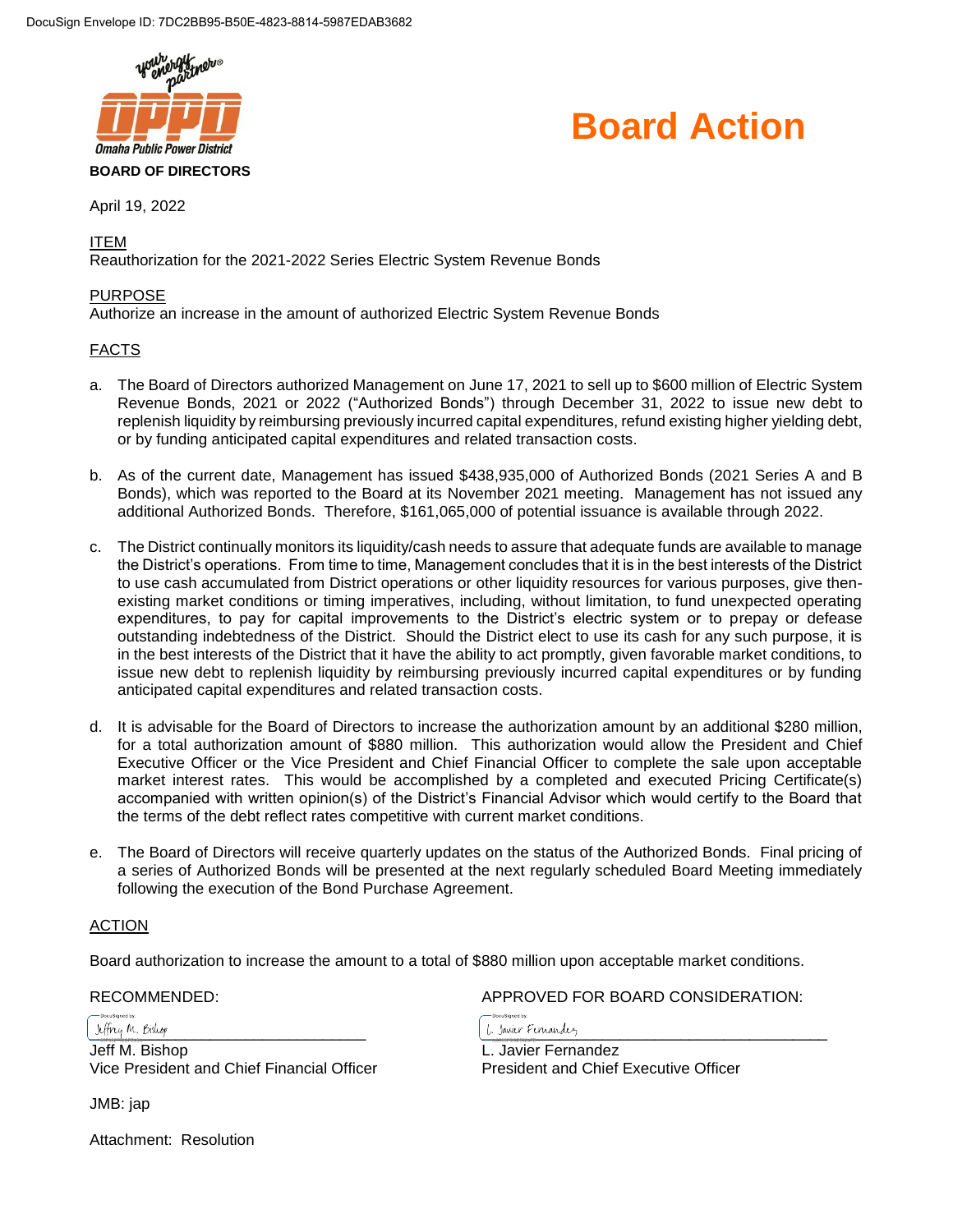

*Yoder/Bishop*

### *DRAFT RESOLUTION NO. 64xx*

**WHEREAS,** the Omaha Public Power District (the "District"), a public corporation and political subdivision of the State of Nebraska, is vested pursuant to the provisions of 70-631 of the Reissue Revised Statutes of Nebraska, as amended, with the power to borrow money and incur indebtedness for any corporate use or purpose upon such terms and in such manner as the District shall determine; and

*WHEREAS,* the District by Resolution No. 1788, adopted by the Board of Directors of the District (the "Board") on January 20, 1972, as amended by Resolution No. 5432 adopted by the Board of Directors of the District on April 14, 2005 and Resolution No. 5882 adopted by the Board of Directors of the District on October 13, 2011 (together, the "General Resolution"), supplemented by various series resolutions, has authorized the issuance of its bonds for the purposes therein stated and has heretofore issued and has currently outstanding as of the date hereof pursuant to the General Resolution bonds of the District designated as Electric System Revenue Bonds (the "Bonds"); and

*WHEREAS,* the General Resolution permits the issuance of bonds on a parity with and in addition to the Bonds currently outstanding ("Additional Bonds"), for any corporate purpose of the District, upon compliance with the provisions and conditions of the General Resolution; and

*WHEREAS,* the Board has determined and hereby determines that it is advisable and in the best interest of the District to authorize management of the District to borrow funds on behalf of the District by means of the issuance and sale pursuant to the General Resolution of Additional Bonds for the purpose of refunding outstanding indebtedness of the District, funding any required reserves and paying the costs and expenses incurred in the issuance of the Additional Bonds issued hereunder; and

*WHEREAS,* the Board previously adopted Resolution No. 6439 ("Resolution No. 6439"), pursuant to which the Board authorized the issuance of Additional Bonds in accordance with the terms of Resolution No. 6439 and the General Resolution; and

*WHEREAS,* the Board previously adopted Resolution No. 6440 ("Resolution No. 6440" and, together with Resolution No. 6439, the "Operative Resolutions"), pursuant to which the Board authorized, among other things, management to negotiate, execute and deliver one or more investment banking agreements with one or more groups of local and national investment banks (the "Underwriters") for Additional Bonds; and

*WHEREAS,* the authorizations provided by the Board in the Operative Resolutions limit the aggregate principal amount of the Bonds that may be issued pursuant thereto to \$600 million; and

*WHEREAS*, the authorizations provided by the Board in the Operative Resolutions required that any Authorized Bonds issued pursuant thereto have a Dated Date no later than December 31, 2022; and

**WHEREAS,** the Board now wishes, in recognition of current financing needs, to increase such limit and extend such date for purposes of each of the Operative Resolutions and to make conforming changes to each of the Operative Resolutions.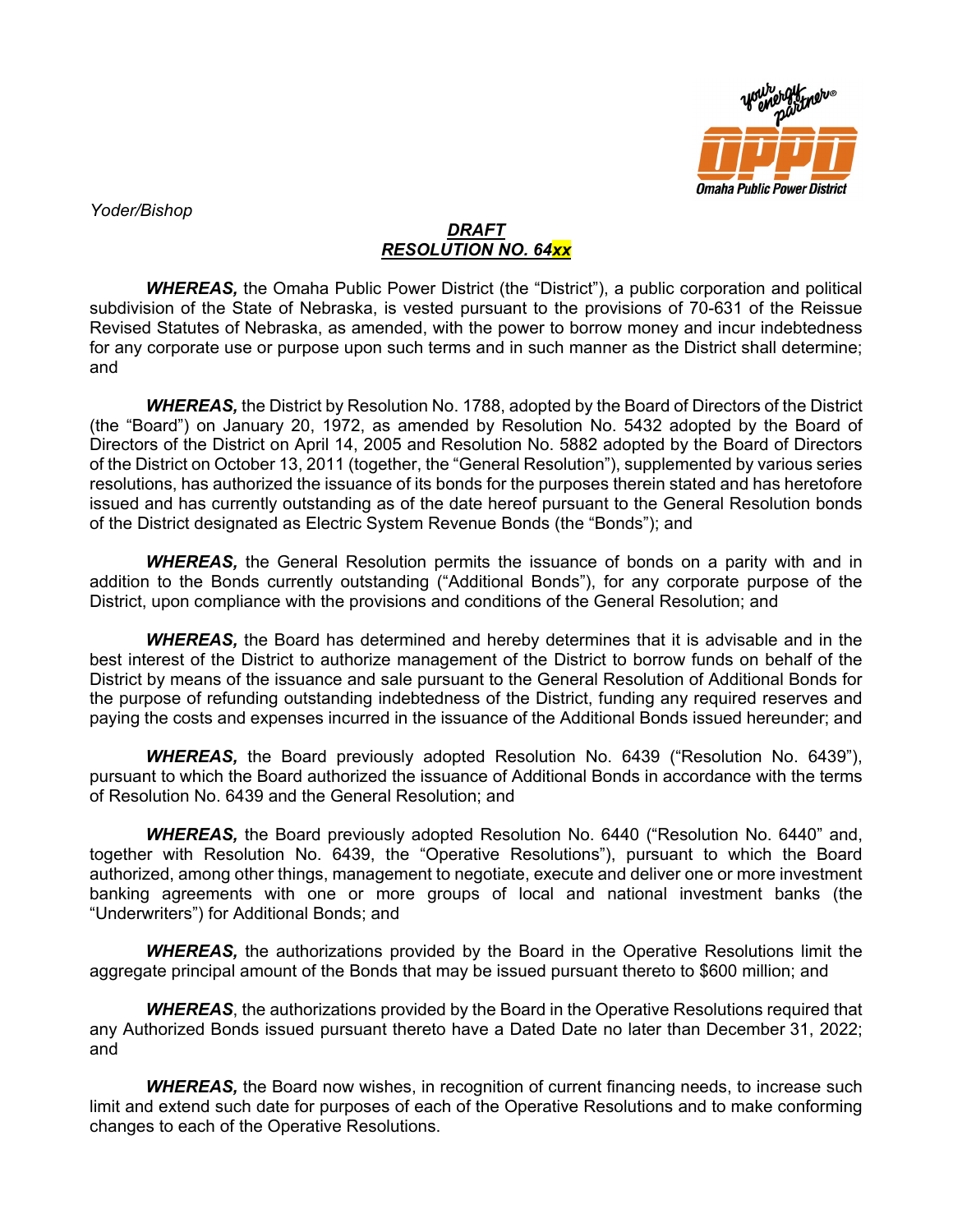*NOW, THEREFORE, BE IT RESOLVED* by the Board of Directors of the Omaha Public Power District as follows:

**Section 1. Definitions**. Unless the context shall clearly indicate otherwise, the terms used in this Resolution No. [\_\_\_\_], including the preambles hereto, which are not defined in this Resolution No. [\_\_\_\_] shall have the meanings set forth in Resolution No. 6439.

**Section 2. Increase in Authorized Bonds Authority Under the Operative Resolutions**. The Board hereby increases the aggregate principal amount of the Authorized Bonds authorized by the Board under the Operative Resolutions to \$880 million.

**Section 3. Extension of Dated Date Limit Under the Operative Resolutions**. The Board hereby modifies the Operative Resolutions to authorize the issuance of Authorized Bonds with Dated Dates no later than December 31, 2022.

**Section 4. Approval of Offering Documents**. The Board hereby modifies Resolution No. 6440 to authorize and approve the use of a Preliminary Official Statement in substantially the form of the Official Statement of the District issued in connection with its 2021 Series A Bonds and 2021 Series B Bonds dated October 7, 2021 (together with such further modifications, updates and amendments as, in the judgment of the Vice President and Chief Financial Officer and/or the President and Chief Executive Officers of the District, are necessary or appropriate for use in connection with the offering and sale of the Authorized Bonds), and one or more Official Statements (in substantially the form of the Preliminary Official Statement, as modified) completed to reflect the terms of the applicable Authorized Bonds as set forth in the relevant Pricing Certificate, the information contained therein and the documents and material referred to in the applicable Bond Purchase Agreement to be used in connection with the public offering and sale of the Authorized Bonds, and directs the Chair or Vice Chair or Vice President and Chief Financial Officer or the President and Chief Executive Officer to express such approval and the District's approval of any additional revisions to the Official Statement by executing and delivering the Official Statement to the Underwriters as required by the applicable Bond Purchase Agreement.

**Section 5. Authorization of Conforming Changes**. The Board hereby authorizes management of the District, in connection with actions taken under the Operative Resolutions as amended hereby, to (i) reference, in the form of each Additional Bond and elsewhere in the proceedings relating thereto, as appropriate, this Resolution No. [\_\_\_\_] as an amendment to the Operative Resolutions and (ii) make such other changes to the name or form of any Additional Bonds and to any related documents necessary and appropriate, in the judgment of the persons executing such documents, to reflect the provisions of this Resolution No. [\_\_\_\_].

**Section 6. Confirmed Effectiveness of Operative Resolutions**. Except as otherwise provided herein, the terms and conditions of the Operative Resolutions shall remain effective in accordance with their terms. The Board hereby affirms the provisions of the Operative Resolutions as of the date hereof, subject only to the modifications set forth herein.

**Section 7. Section Headings, Table of Contents**. The headings or titles of the several sections hereof, and any table of contents appended hereto or to copies hereof, shall be solely for convenience of reference and shall not affect the meaning or construction, interpretation or effect of this Resolution No. [......].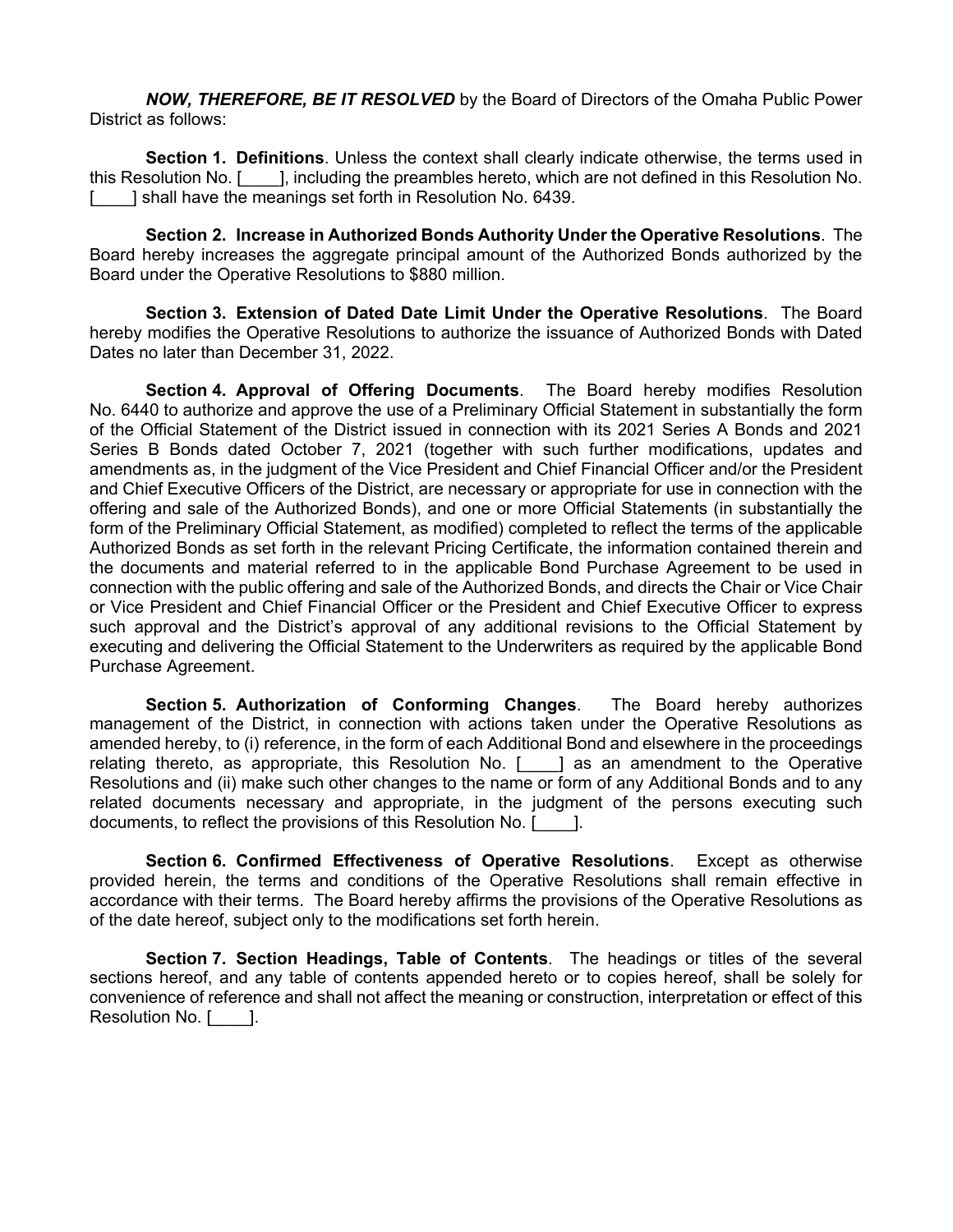

# OPPD Senior Bond Financing Authorization

Jeffrey M. Bishop Vice President – Financial Services & CFO April 19, 2022

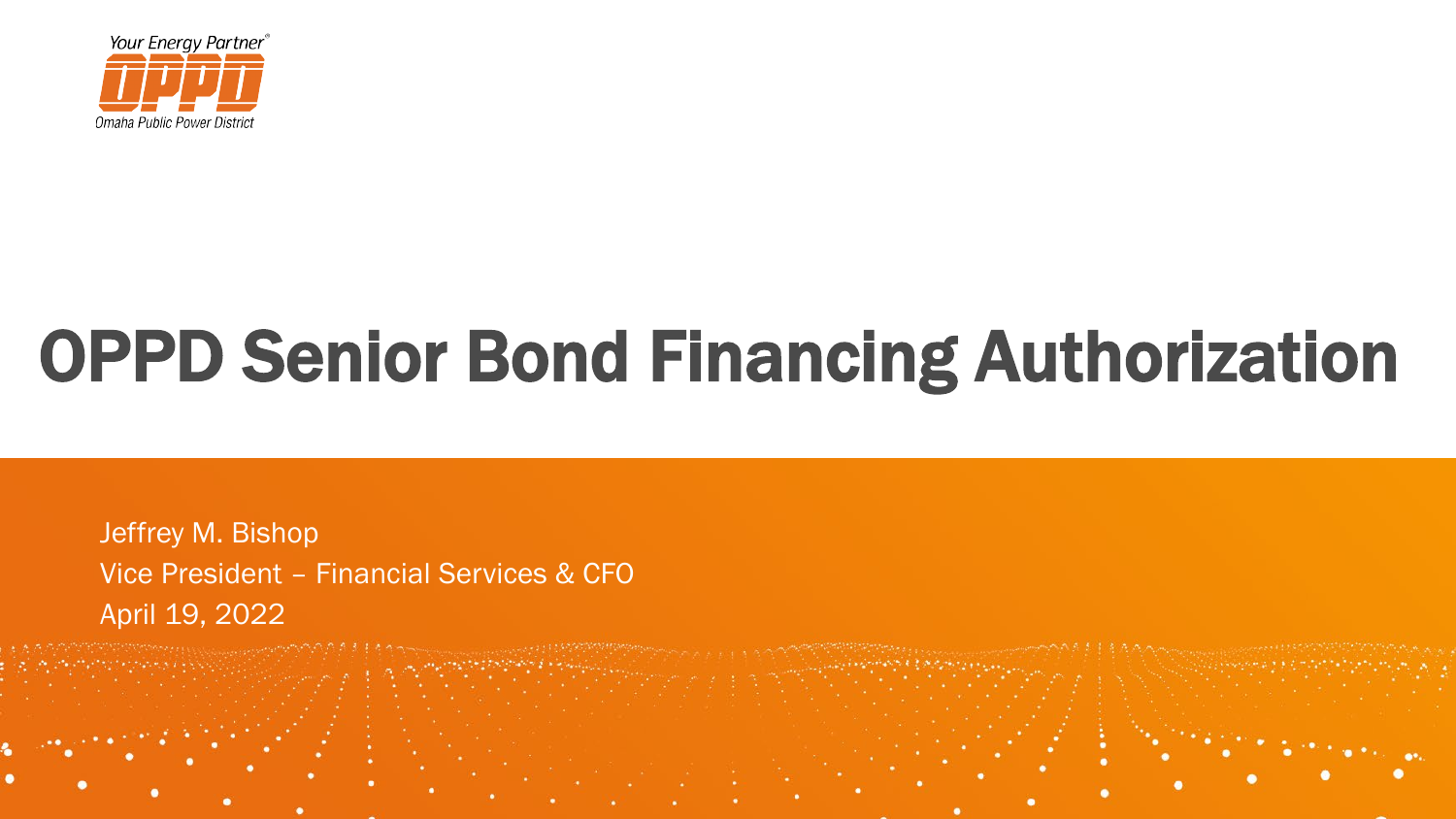### Senior Debt Board Authorization for 2021-2022

- In June 2021, Board approved authorization to issue up to \$600 million of tax-exempt senior bonds through December 31, 2022
- As reported to the Board in November 2021, the District issued \$439 million of bonds in 2021
- Approximately \$161 million of authorization remains through December 31, 2022

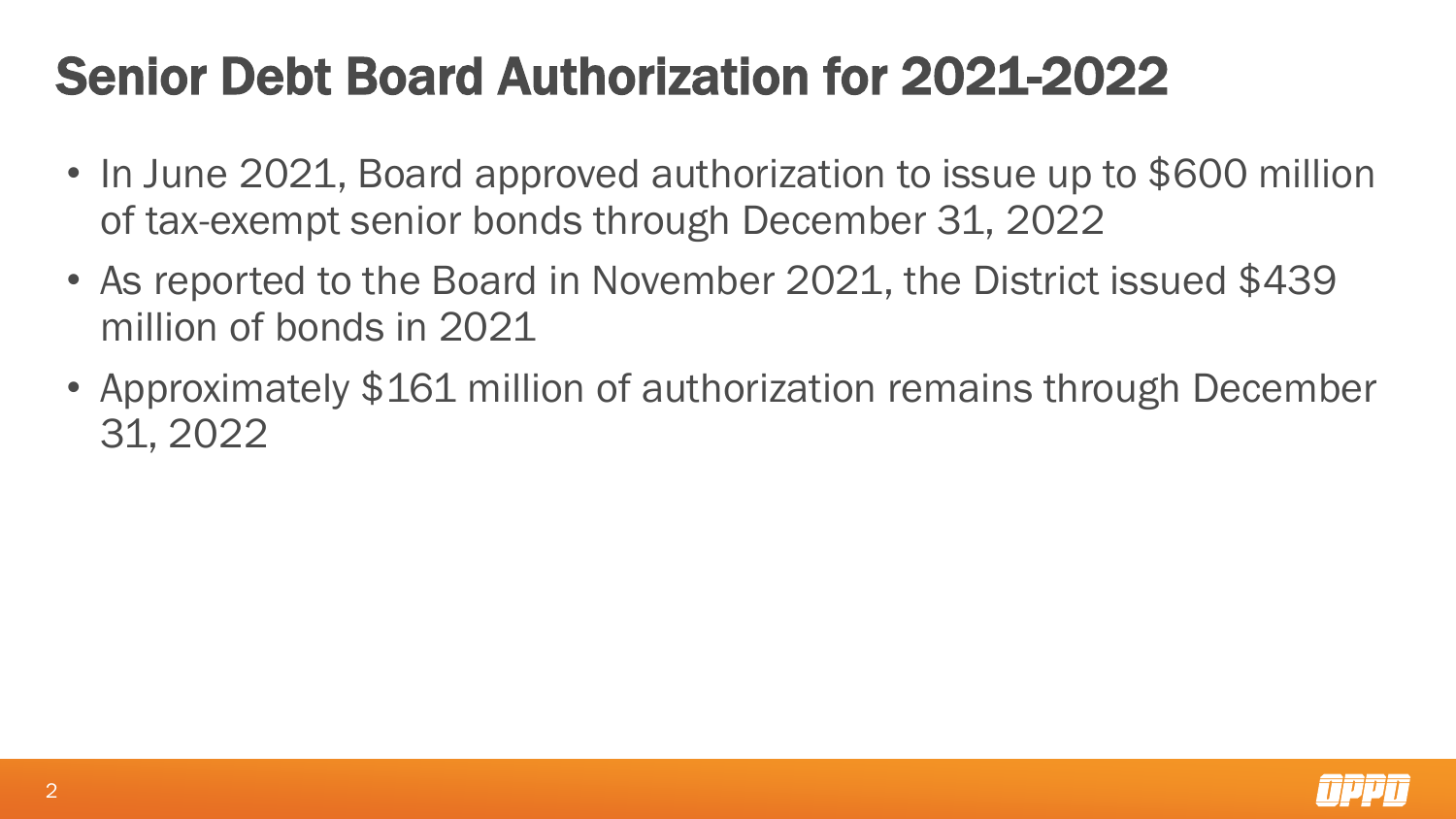## Senior Debt Issuances for 2022

- As indicated in the Corporate Operating Plan, there is a need for additional debt proceeds
	- ̶ \$363 million for capital expenditure program
	- ̶ \$75 million to repay commercial paper
	- ̶ Total of approximately \$440 million
- Requesting additional debt authorization of \$280 million for a total authorization amount of \$880 million
- Additional \$280 million of authorization plus the \$161 million of remaining authorization would allow the District to issue an additional \$441 million of bonds in 2022